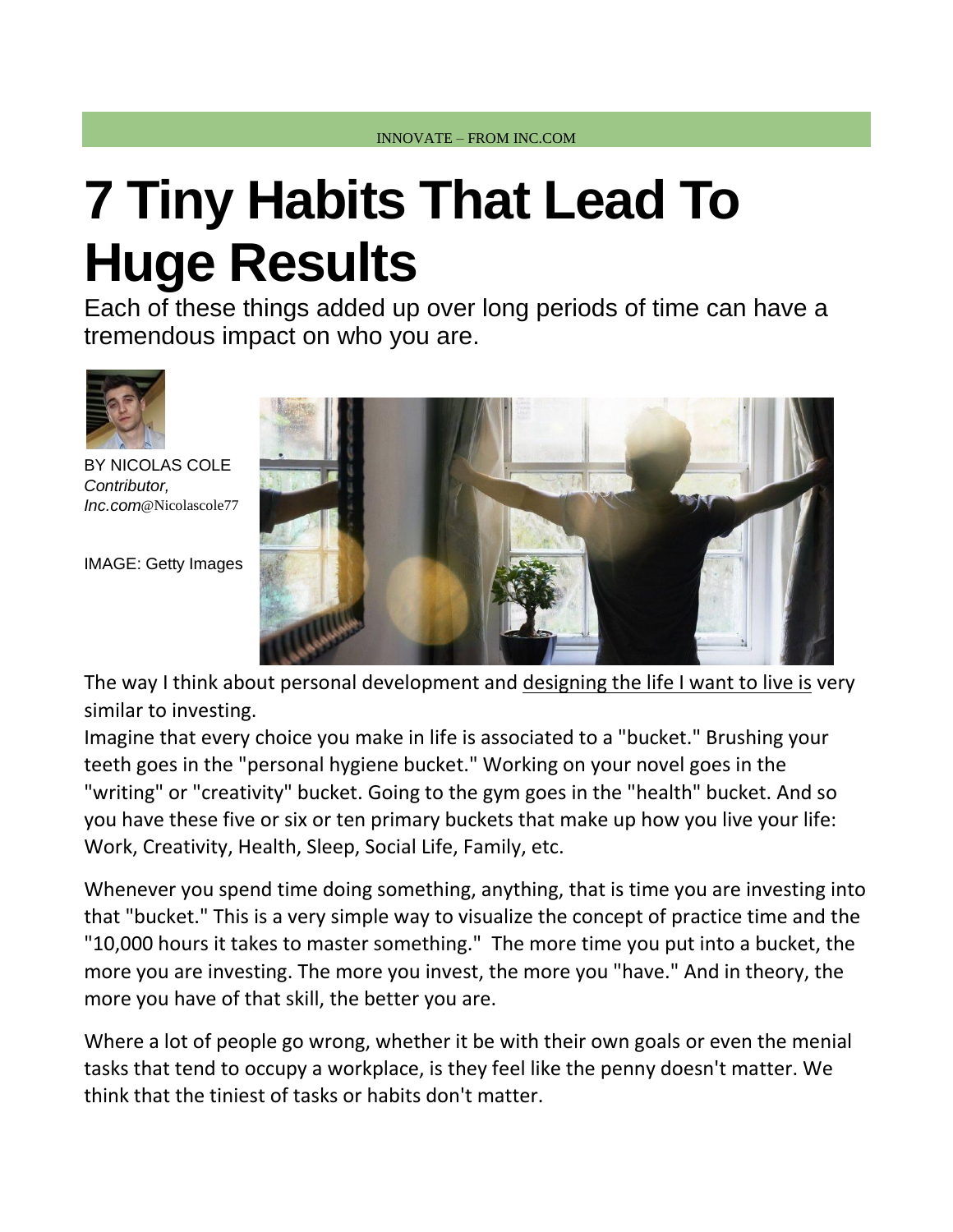But just like investing, over time those pennies add up.

Every little choice does matter, because every choice is time (money) in a "bucket."

If you want to make big changes in your life, or accomplish big goals, or do big things, then you have to realize the importance of the tiny details along the way. After all, a journey is comprised of a 1,000 little steps.

# **Habit #1: Wake Up When You Say You're Going To Wake Up**

Setting the alarm is only half the battle. The real purpose of setting an alarm and then getting out of bed when it goes off is to keep that first promise of the day. When you set that alarm the night before, you are making a promise that you will get up at that time. If you then wake up and ignore it, you are starting your day already on the wrong foot. You broke the first promise to yourself.

This isn't about getting up on time. This is about practicing the habit of doing what you say you're going to do. And what better way to practice than first thing every morning?

## **Habit #2: Write Down 10 Ideas Per Day**

This is a habit I stole from [James Altucher on](https://www.quora.com/profile/James-Altucher) Quora. Since implementing it into my life, I now have the tough challenge of choosing from *too many* ideas.

Coming up with great ideas is a muscle, and the act of creating actionable ideas stretches and flexes that muscle in a way that keeps it healthy and fresh. Carry a journal with you, or make use of the notepad on your phone and throughout the day jot down ideas that come to mind. There is something about writing it down that makes the brain feel like the idea was acknowledged.

Do this for a couple days and you'll see. You'll be swimming in great ideas.

## **Habit #3: Eat A Healthy Breakfast, Lunch, and Dinner**

I can't stress this enough. There is always time to eat, and if there isn't time to eat then something is out of balance and you've got bigger problems coming. The reason why making time to eat is so important is because personal health comes above everything. If you don't, then at some point you're going to have to play damage control and that's going to be even more of a challenge. It's a lot easier to be preventative with your health rather than reactionary.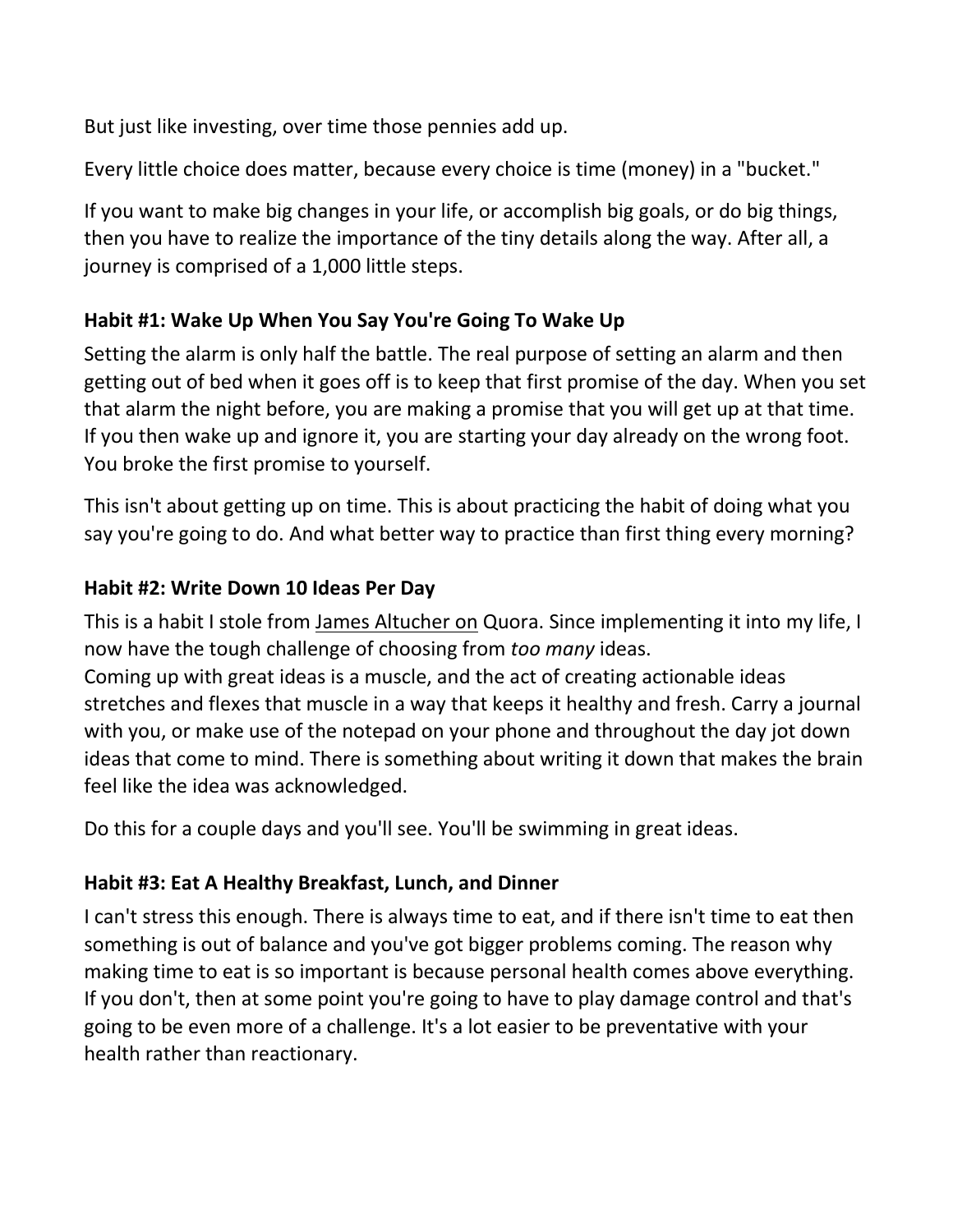During breakfast, use that time to read. During lunch, use that time to catch up with someone, maybe make it a business lunch. During dinner, see your loved ones, your friends and family. It isn't that big of a time investment, but it goes a long way to keeping you healthy and free of stress.

#### **Habit #4: Read For 30 Minutes Every Day**

People vastly underestimate how quickly you can get through a book. 20-30 minutes of reading per day can get you through an average length book in about two weeks. That's two books per month, 24 books in a year. Imagine how much more you would know if you read 24 more books in a year!

30 minutes is not a lot of time. You could do that on the train. You could do that while waiting in line at the grocery store. Maybe you have to piecemeal ten minutes here and twenty minutes there, but 30 minutes of reading per day is essential to keeping your brain fresh and the knowledge flowing. After all, if you're ever stuck on a project, creative or not, the first question I would ask is, "What are you reading?"

Always be studying. Make time to read.

### Habit #5: Get Back In Your Body

Physical health is crucial to maintaining a clear head and an open mind. Especially if your work involves staring at a screen for eight to ten hours per day, it is essential that you take at least thirty minutes to an hour to get back in your body--whether that's through yoga, the gym, boxing, running, a long walk, etc.

This goes back to the idea that doing a little bit each day to prevent any health concerns from arising is a far more effective strategy than having to fix everything once you're already off the deep end.

And if you need proof, well: ["Those who exercise regularly are better at creative](http://www.finearttips.com/2013/12/the-link-between-exercise-and-creativity/)  thinking. [This result was determined by Leiden cognitive psychologist, Lorenza Colzato.](http://www.finearttips.com/2013/12/the-link-between-exercise-and-creativity/)  She [determined that regular exercisers fared better on creativity tests than did non](http://www.finearttips.com/2013/12/the-link-between-exercise-and-creativity/)[exercisers."](http://www.finearttips.com/2013/12/the-link-between-exercise-and-creativity/)

#### **Habit #6: Meditate For 15 Minutes**

Call this whatever you'd like, whether it be meditation or sitting quietly or journaling. The point is, you need to make time to get in touch with your thoughts.